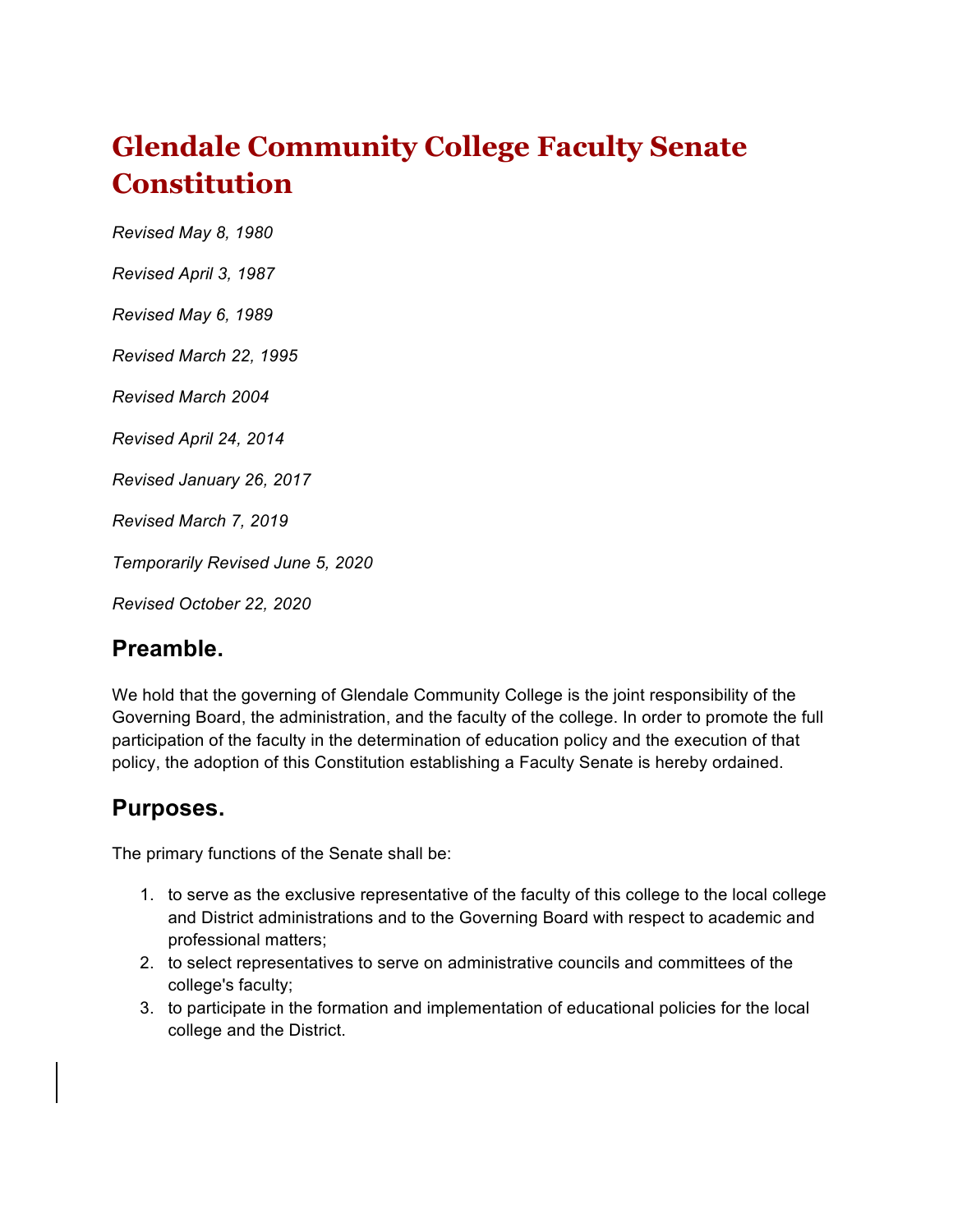# **Article I. Definitions.**

"Faculty," as used in this Constitution, means Residential GCC faculty members. FEC (Faculty Executive Council) refers to the elected officers and representatives who meet to carry out District Faculty Association business.

# **Article II. Eligibility.**

**Section 1 Election of Senators.** Only full-time faculty members shall be eligible to vote in the election of Senators, President of the Senate, President-elect of the Senate; and in amending the Senate Constitution. These Senate positions can be sought and held only by faculty who have completed at least one full semester.

**Section 2 Election of Faculty Association Positions.** All faculty members shall be eligible to vote in the election of and to serve as Faculty Executive Council members. The Faculty Senate President and President-elect, as well as the Executive Councilor(s)-at-Large shall, as part of their elected positions, be appointed and serve as members of the Faculty Executive Council (FEC).

# **Article III. Composition.**

The Senate shall consist of fifteen Senators, the President, President-elect, and Executive Councilor(s)-at-Large.

# **Article IV. Elections of Senators.**

**Section 1.** The election of Senators shall be held prior to the second Wednesday in April, and the Senators shall serve from the April meeting convening the new year's Senate. In the event a special election for a replacement Senator is necessary, the newly elected Senator will take office immediately and serve out the unexpired term of the predecessor (see Article IX, Section 1).

**Section 2.** A Nominating Committee composed of two non-officer Senate members and three non-Senate residential faculty shall be established by February 15 of each year. The Presidentelect, Secretary and Treasurer of the Senate shall select the members of the Nominating committee.

**Section 3.** The Nominating Committee shall encourage submission of names of faculty members who have agreed to be candidates for the Senate. In March, the committee shall announce to the Senate a slate of candidates for the positions that will become vacant.

**Section 4.** The nominees receiving the greatest number of votes cast for the existing vacancies will be elected. In case of a tie which would cause the number of elected Senators to exceed the number of existing vacancies, a run-off election will be required.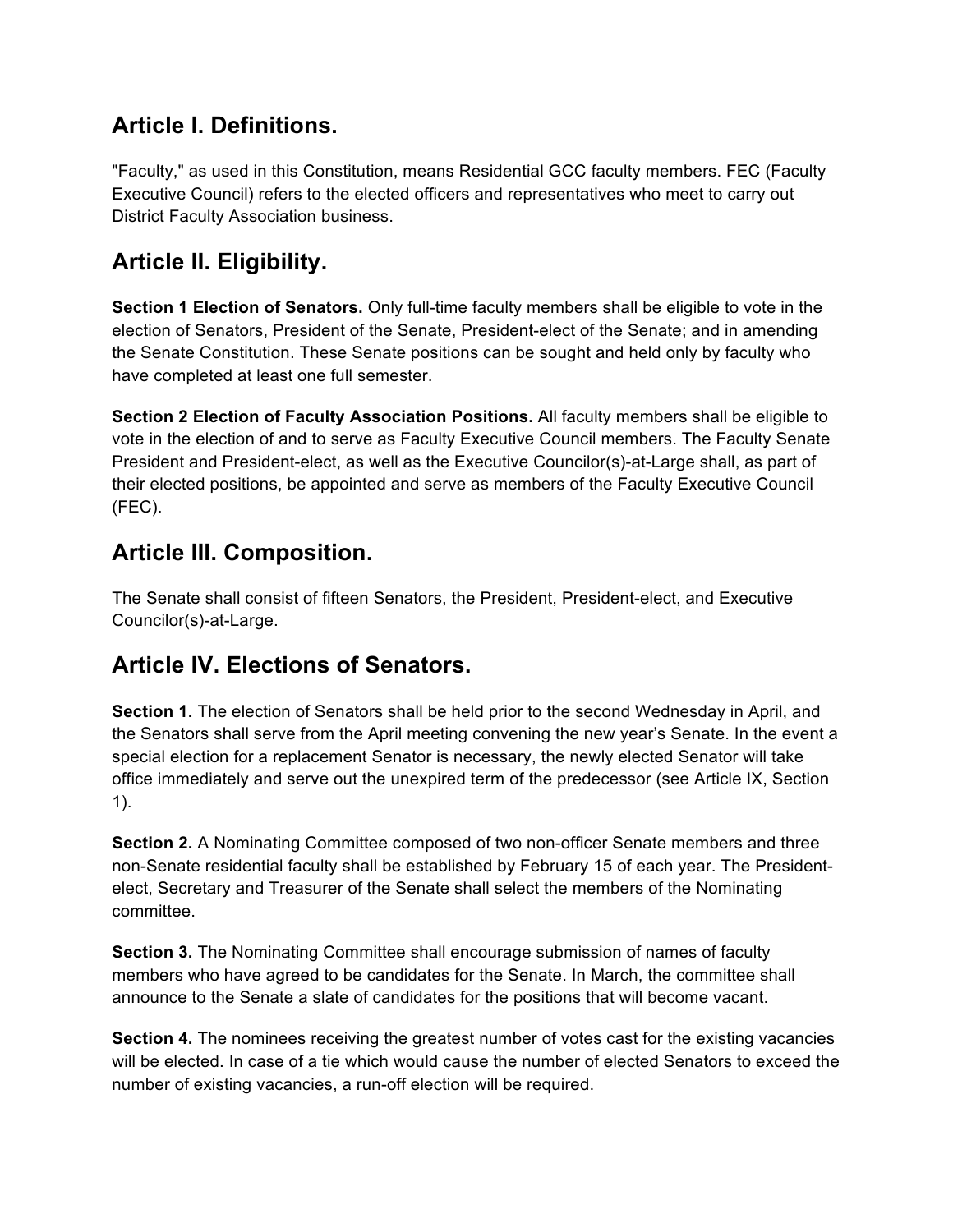**Section 5.** The Nominating Committee may choose to conduct the election balloting by preferential voting, as described in Robert's Rules of Order and adapted to local needs.

### **Article V. Senators - Term of Office.**

**Section 1.** Senators shall serve terms of three years. The terms shall be arranged so that onethird of the Senators are elected annually.

**Section 2.** There shall be no limitation on the number of terms which Senators may serve; however, they may serve only three terms (full or partial) consecutively, not counting any term(s) served as President, President-elect, or Executive Councilor-at-Large.

### **Article VI. Election of Officers.**

**Section 1.** Officers of the Senate (Executive Council) shall include, but shall not be restricted to, the President, President-elect, Secretary, and Treasurer.

**Section 2.** In the spring of each odd-numbered calendar year, the GCC faculty shall elect the President-elect of the Senate at the same time as the regular Senate elections.

**Section 3.** Candidacy for the Senate or incumbency on the Senate shall not disqualify a member of the faculty to stand for election as President-elect of the Senate.

**Section 4.** The President-elect shall be elected by a simple majority of the votes cast. If no candidate receives a simple majority of the votes cast, a runoff election will be required between the two candidates who received the most votes in the first election. In the event a special election for President-elect is necessary, the newly elected President-elect will take office immediately and serve out the unexpired term of the predecessor.

Section 5. Officers, other than the President-elect, shall be elected from among the Senators by a simple majority of the members of the Senate present. This election shall take place at the first meeting following the election of the Senators.

# **Article VII. Officers - Terms of Office.**

**Section 1.** The term of Office for the President-elect of the Senate shall be one year. The term of office for the President-elect shall begin at the April Faculty Senate meeting immediately following their election.

**Section 2.** The President-elect shall become the President at the April Senate meeting one year after they became President-elect.

**Section 3.** The term of office for the President of the Senate shall be two years. The President may run for re-election at the time of the President-elect election. Should a sitting president be re-elected, there will be no President-elect for the following two-year election cycle.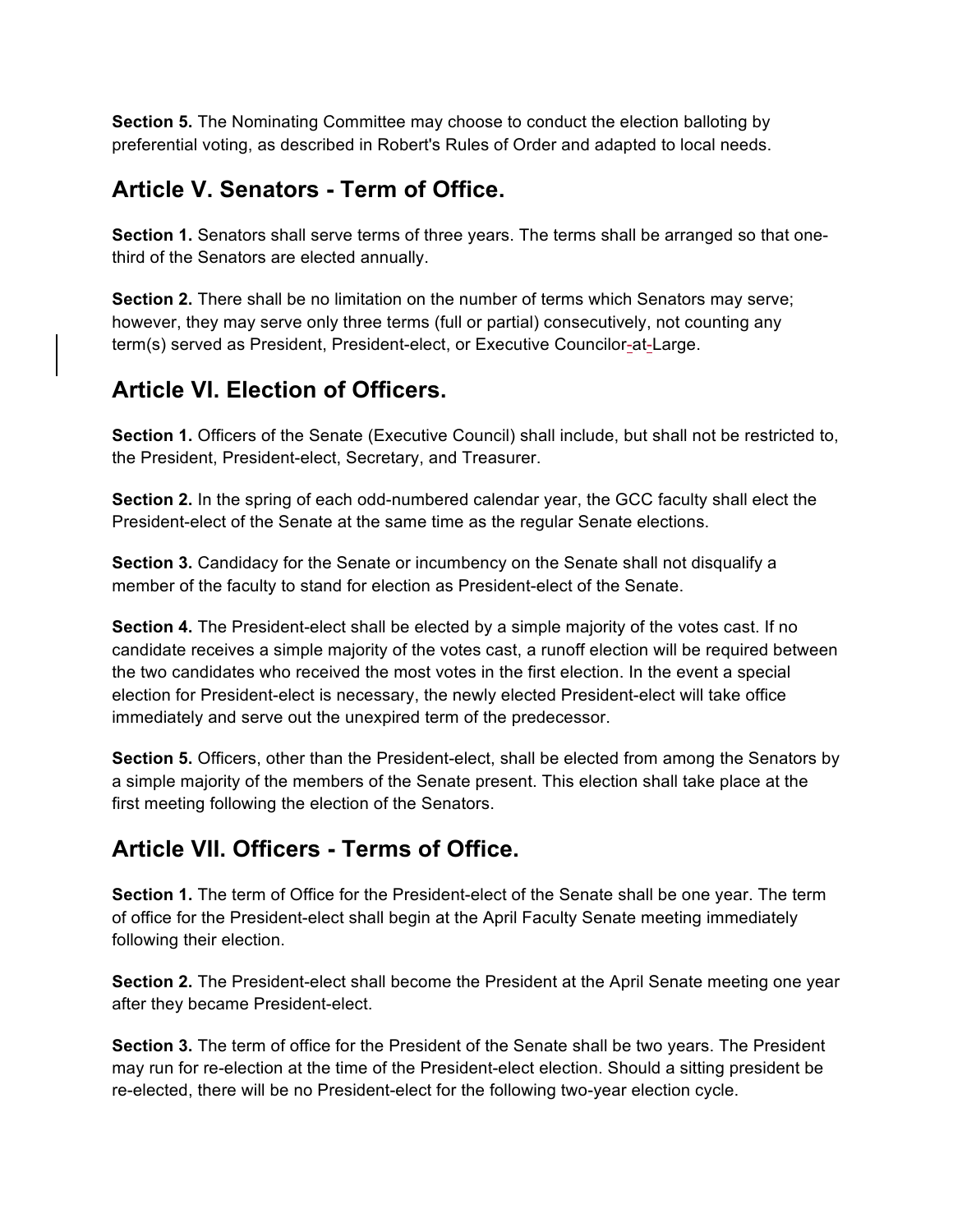**Section 4.** The term of office for officers other than President (President-elect, Treasurer, Secretary, and Executive Councilor(s)-at-Large) shall be one year.

**Section 5.** The Senate Treasurer and Secretary shall be eligible for re-election, so long as they have not reached their term limit as Senators, per Article V.

**Section 6.** The Executive Councilor(s)-at-Large may run for re-election.

### **Article VIII. Past President.**

**Section 1.** A Past-President may, at the discretion of the newly installed President, be appointed from among any faculty at the College who have served as President of the Senate within the previous 6 years, and who are not currently serving as President-elect or any of the other officers of the Senate. The purpose of the Past President position is to provide assistance and counsel to the Senate President, as deemed necessary and appropriate by the Senate.

**Section 2.** The Past-President appointment shall be for a term of one year.

### **Article IX. Vacancies.**

**Section 1.** Vacancies shall be declared by the President upon direction of the Senate. Senator(s) Pro-Tempore shall be elected by the Senate to serve until the next regular Senate Election. The President shall declare vacancies when a Senator has been absent three consecutive times or four total times during the academic year, a Senator resigns, or a Senator is unable to complete all or part of an elected term for any reason.

**Section 2.** The Senate shall nominate faculty member(s) to fill any declared vacancy(ies); those nominees are subject to approval by the Senate by a majority vote of a quorum of Senators present at the meeting where such nomination is made by the President. Alternatively, the Senate by its action may elect to leave a vacancy unfilled until the next election.

# **Article X. Removal of Members of the Senate.**

Any member of the Senate (including its officers) may be removed from office. Within two weeks of the receipt of a recall petition signed by one-third or more of the GCC faculty, the Senate will hold a recall election. On verification that two-thirds or more of the GCC faculty members voting in the recall election voted for recall, the Senate member will be removed from office.

# **Article XI. Officers - Duties.**

**Section 1.** President: The President is the presiding officer of the Senate and conducts meetings of the Senate and the Executive Committee. Other duties include:

- 1. appointment of faculty members to serve on committees subject to Senate approval,
- 2. ex-officio membership on all Senate committees,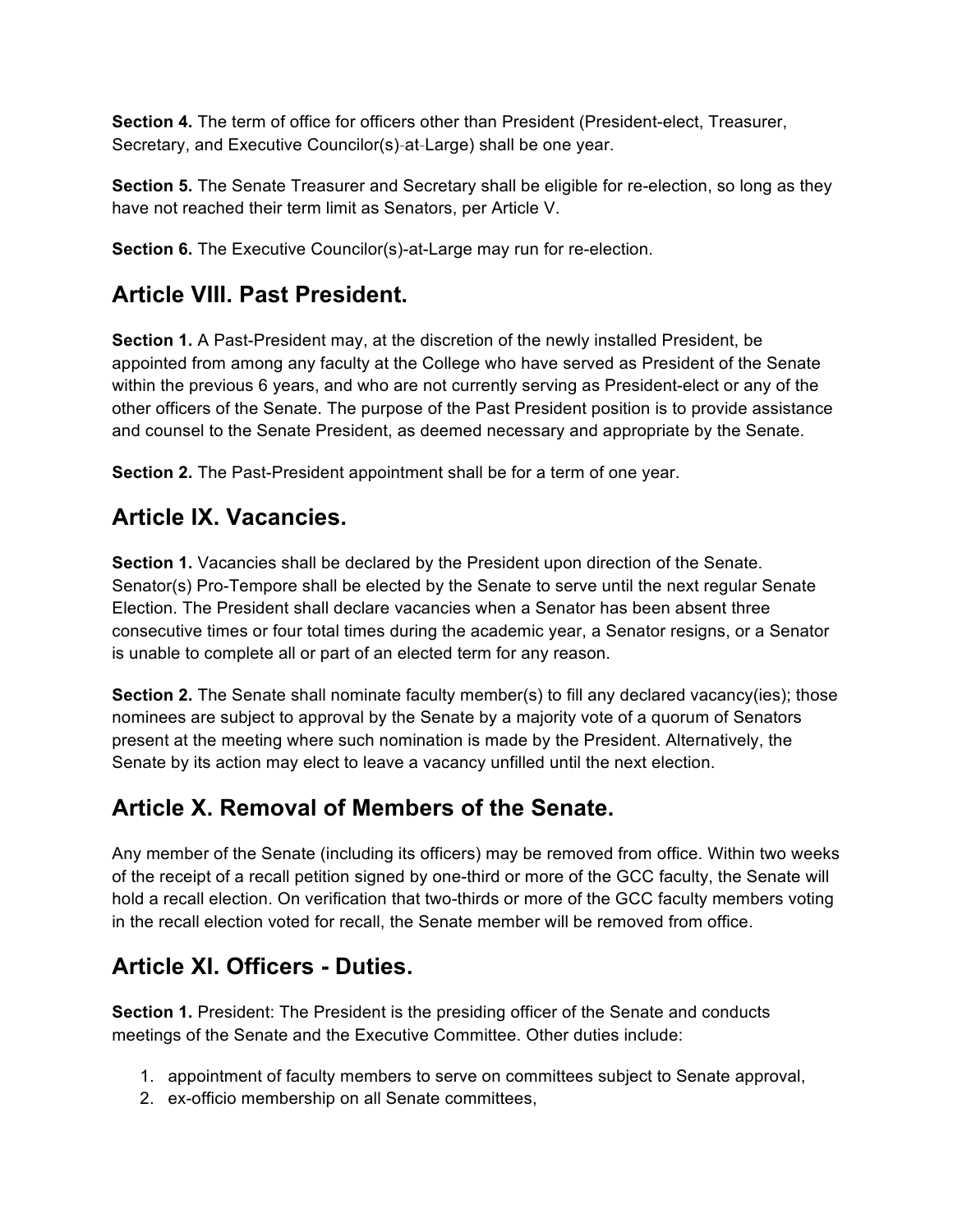- 3. convocation of special meetings of the Senate or the Executive Committee,
- 4. official representation of the Senate and the Faculty Association,
- 5. communication between the Senate and other groups or individuals,
- 6. maintaining appropriate correspondence files,
- 7. serving as Chair of the Faculty Staffing Committee,
- 8. serving as (or appointing) the co-Chair of the Integrated Resources Planning Committee (IRPC),
- 9. Serving on the Faculty Executive Council and Council of Presidents,
- 10. and calling a general faculty meeting once each semester (and other general meetings when needed).

**Section 2.** President-elect: The President-elect shall serve on the Faculty Executive Council and shall perform such duties as may be assigned by the President or the Faculty Executive Council. In addition, the President-elect shall preside in the absence of the President, and shall succeed the President should the President vacate the office prior to expiration of the term of office.

**Section 3.** Secretary: The Secretary shall keep the minutes of the meetings of the Senate and shall be responsible for a written report to the faculty at large, concerning actions and activities of the Senate, following each meeting of the Senate.

**Section 4.** Treasurer: The Treasurer shall be responsible for the collection of assessments, overseeing all Senate expenditures, the keeping of all financial records and making periodic financial reports to the Senate.

### **Article XII. Executive Committee.**

The Executive Committee shall be composed of the officers of the Senate. It shall act to prepare the priority agenda for Senate meetings and to recommend actions to the Senate.

### **Article XIII. Delegates.**

**Section 1.** Appointments to MCCCD committees shall be determined by the Senate President. They may be Senate members or other qualified faculty. All appointments shall be confirmed by the Senate.

**Section 2.** Representatives to the District Faculty Executive Council shall be the President, President-elect and the Executive Councilor(s) at Large.

#### **Article XIV. Meetings.**

**Section 1.** The Senate shall meet an average of once monthly during the academic year or more often at the call of the President or by request of the Executive Committee.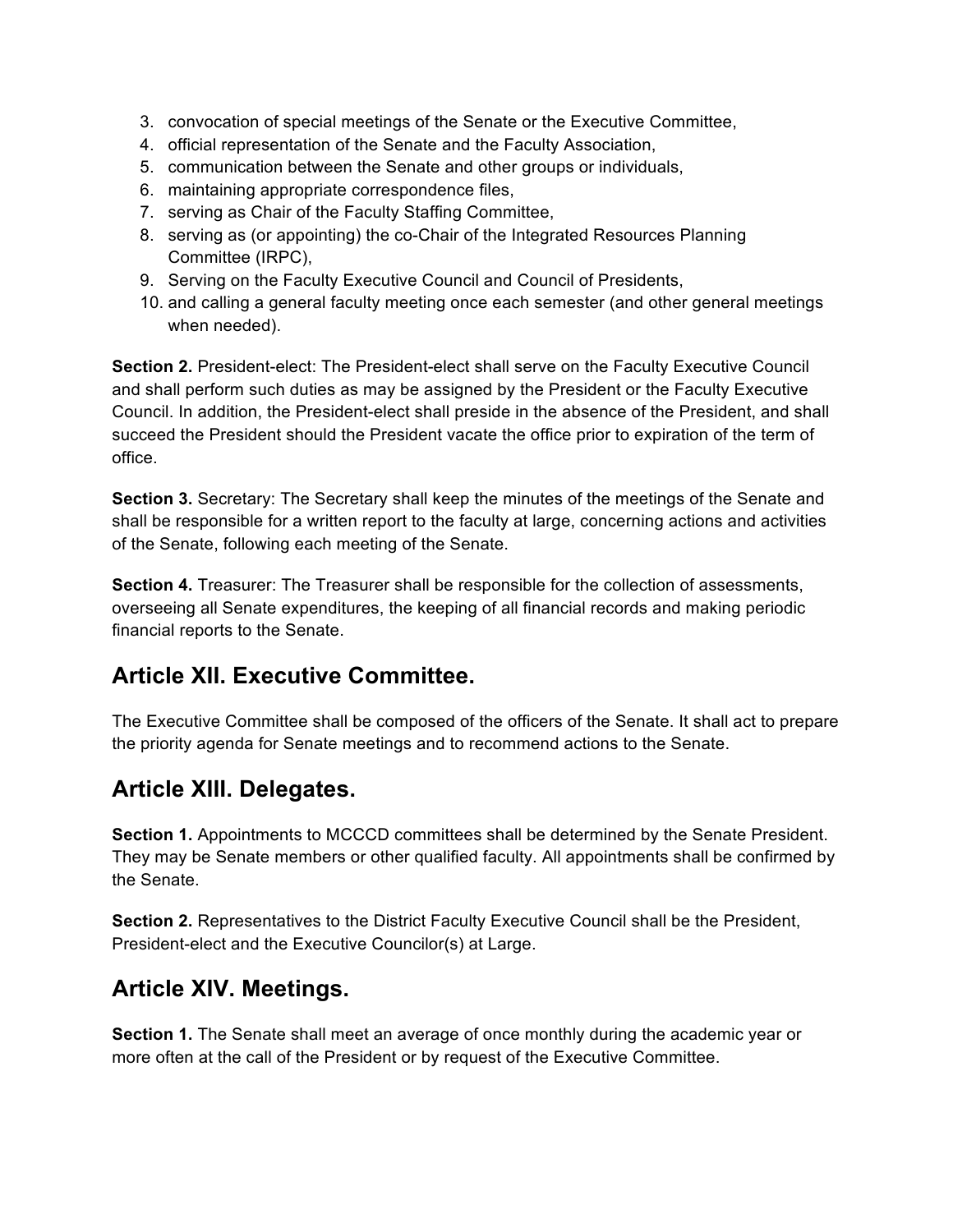**Section 2.** Senate meetings shall be open to faculty members only; however, the President, President-elect or Senate members may invite non-faculty members for official business.

**Section 3.** Faculty members may participate at any time as non-voting members.

### **Article XV. Quorum.**

A majority of the elected Senate, not including the President and Past President (if any), shall be considered a quorum.

# **Article XVI. Voting.**

**Section 1.** The President of the Senate shall vote only in the event of a tie.

**Section 2.** The Past-president (if any) is an *ex officio* member of the Senate and shall not have a vote.

**Section 3.** All other members of the Senate, including the President-elect, Treasurer, Secretary, and Executive Councilor(s) at Large, shall have a vote.

**Section 4.** Any motion that fails to receive a majority of affirmative votes shall have failed to pass.

**Section 5.** A voting record shall be kept for every matter requiring a vote in the Senate, except for the election of Senate officers, and for customary meeting administration. Such voting records shall list each Senator's vote. Abstentions may be recorded at the request of the abstainer, but do not count as part of the total number of votes cast.

**Section 6.** In the event the President of the Senate is required to vote to break a tie, that vote of "yes" or "no" shall also be recorded.

**Section 7.** Voting records shall be on file and available to all faculty upon request.

# **Article XVII. Procedures.**

On all matters of internal functioning not otherwise covered by the Constitution of the Senate; Senate meeting procedures shall be governed by Robert's Rules of Order, revised, 11th ed.

# **Article XVIII. Executive Sessions.**

**Section 1.** By unanimous vote of the Senators, the Senate may resolve itself into an executive session where only members of the Senate may be present. Such sessions may be solely for the discussion of confidential personnel matters or for discussion or consultation for legal advice with attorneys.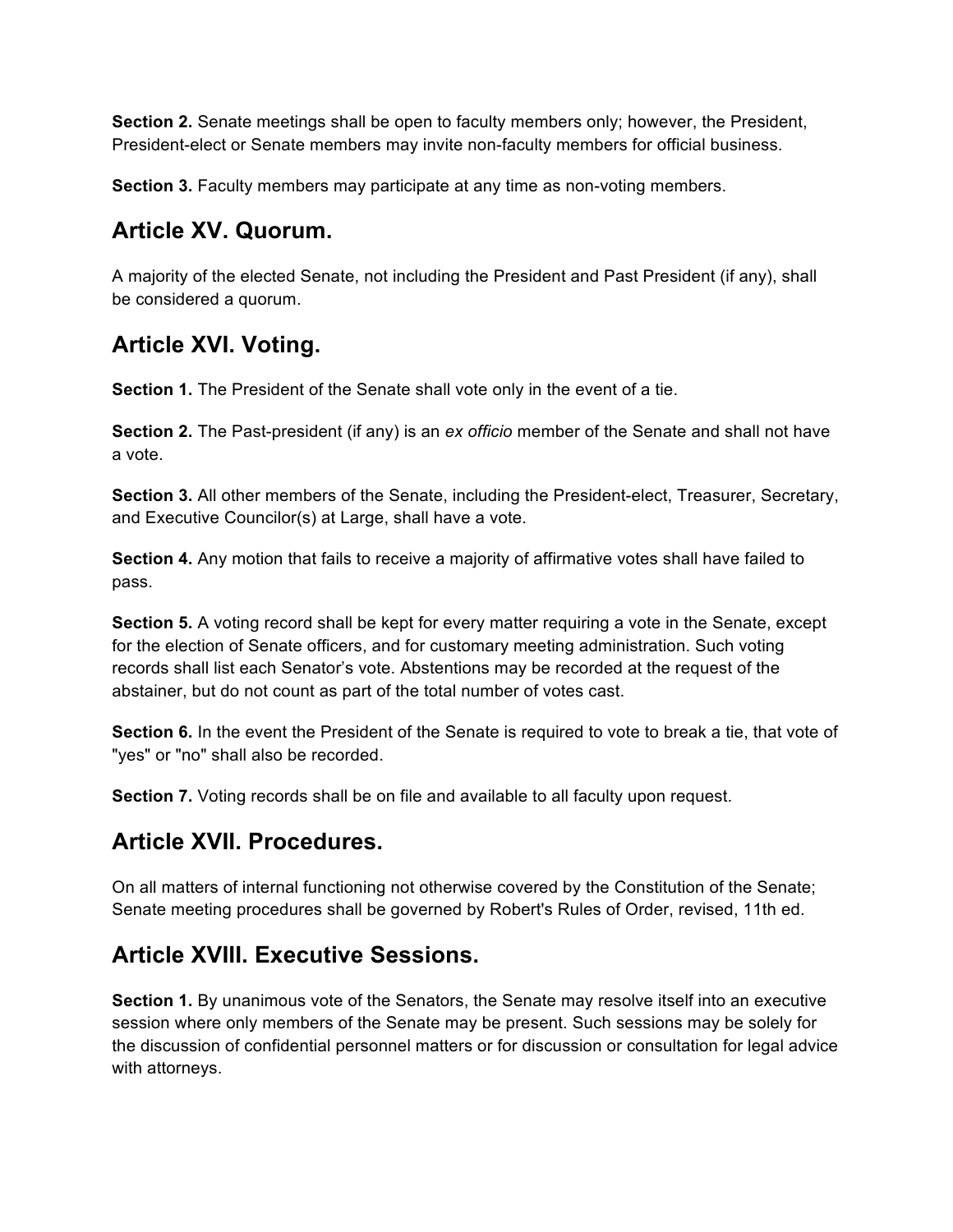**Section 2.** Executive session minutes (if taken) and proceedings shall be kept confidential except from Senate members.

**Section 3.** No votes shall be taken during executive sessions.

### **Article XIX. Committees.**

**Section 1.** There shall be no standing committees of the Senate other than the Executive committee and the Professional Rights and Responsibilities Committee.

**Section 2.** Senate committees may be established by simple majority approval of the Senate.

**Section 3.** Senate committees shall exist at the pleasure of the Senate.

**Section 4.** The size, purpose, and membership of a committee shall be determined or modified by the Senate. Non-Senate membership on committees may be permitted by the enabling action of the Senate with specification concerning a non-Senate member's right to vote in committee. Non-Senate membership on any such committees shall be limited to faculty.

**Section 5.** Vacancies on Senate committees shall be filled by direction of the President of the Senate, subject to approval of the Senate membership.

**Section 6.** Membership on continuing Senate committees shall be reconfirmed or modified by the Senate prior to October of each academic year.

**Section 7.** Senate committees shall report and be responsible to the Senate.

### **Article XX. Agenda.**

The administrative head of the college, any member of the Senate, or ten percent of the members of the faculty may place an item on the agenda of the Senate by written notice to the President of the Senate. The President shall provide the faculty with an agenda approximately one week in advance of all meetings except the executive sessions.

### **Article XXI. Privileges and Responsibilities.**

**Section 1.** The Faculty Senate shall of its own determination concern itself with any academic and professional matters which it deems important to the welfare of the college or the enlightened self-interest of the faculty. In support of this goal, the Senate shall have a standing Professional Rights and Responsibilities Committee (PRRC), staffed by faculty chosen by the Senate. Its goal shall be to investigate written complaints of policy violations in the form of either a failure to uphold faculty rights or a failure by faculty to uphold their responsibilities. Once seated, the PRRC shall operate autonomously until the next Senate election, deciding for themselves which complaints to pursue and how to pursue them. The PRRC shall report its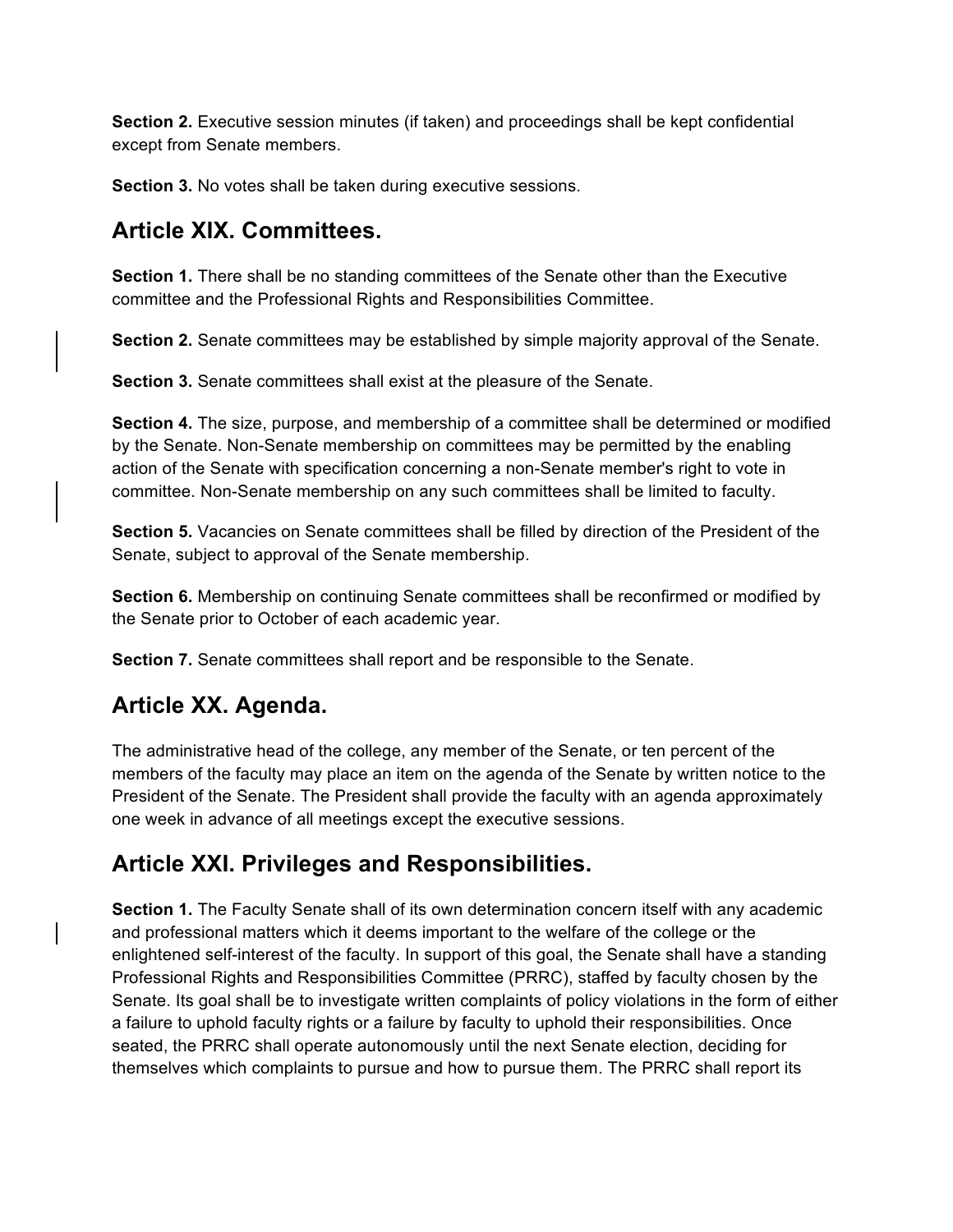findings to the complainant and to the Senate President, and shall report its ongoing activities at each Senate meeting.

**Section 2.** The Senate shall be the agency of the faculty in exercising its primary responsibility for such matters as curriculum, subject matter and methods of instruction, faculty status (including appointments, evaluations, and dismissals), and those aspects of student life that relate to the educational process.

**Section 3.** The Senate shall, on behalf of the faculty, actively participate (either directly or through its representatives) in the determination of policies and procedures governing salary, fringe benefits, sabbaticals, and general conditions of employment.

**Section 4.** The Senate shall, on behalf of the faculty, participate in the selection of administrators of the college, bringing its recommendations to the attention of the Chancellor and the Governing Board of the District.

**Section 5.** The Senate shall work jointly with administration officials on the appointment of faculty members to the administrative committees and to extracurricular responsibilities.

### **Article XXII. Annual Administrator Feedback.**

The procedure described below is intended to give College Administrators constructive feedback concerning faculty perceptions of how effectively the Administrators are performing their duties at the College.

**Section 1.** Each year the Faculty Senate shall initiate and conduct a survey of the Administration of the College during the Spring semester. The Faculty Senate shall create and administer the Administrator Feedback Survey and shall provide the results of the survey to that individual administrator by the end of the Spring Semester of each year.

**Section 2**. The responses to the Administrator Feedback Survey are anonymous and are solicited from all faculty.

**Section 3**. The Administrator Feedback Survey provides feedback to Administrators that will facilitate and promote communication, self-improvement and optimal job performance within the College.

### **Article XXIII. Referenda.**

**Section 1.** The Senate may call a general faculty meeting for consideration of matters of general faculty interest.

**Section 2.** The Senate may request the advice of the general faculty through written ballots or other communications.